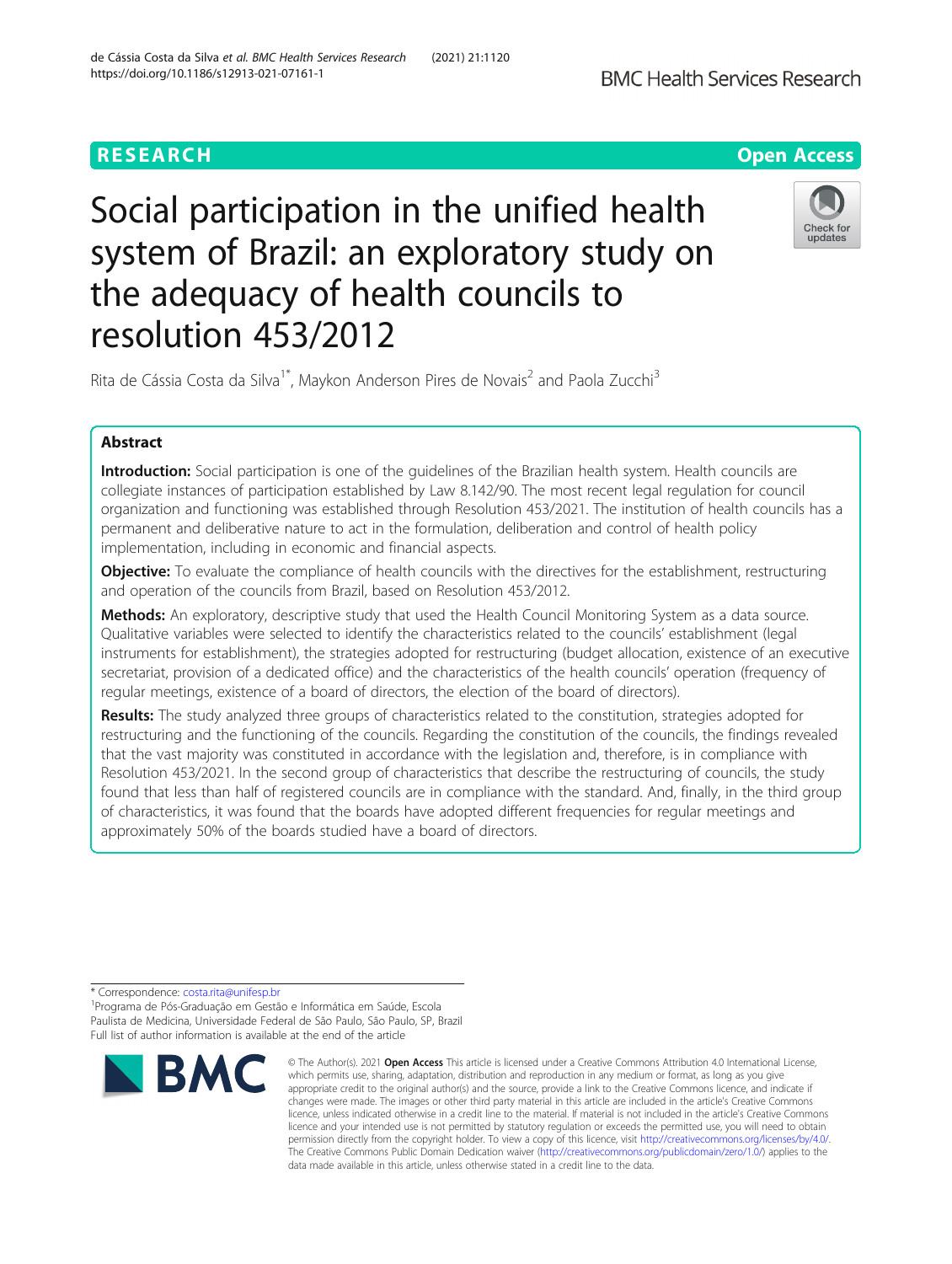Conclusions: The councils still do not meet the minimum conditions necessary to fulfil their role in the Unified Health System (SUS), as stipulated in Resolution 453/2021. This situation requires monitoring by public oversight agencies. Despite the increase in popular participation with the creation of the health councils, this study demonstrated that most councils still do not meet the minimum conditions for monitoring public health policy. The improvement of the Health Councils Monitoring System (SIACS) to become an instrument for monitoring the councils, with the definition of goals and results, may contribute to the organization of the councils and, therefore, to the realization of social participation in Brazil.

Keywords: Community participation, Social participation, Health councils, Unified health system, Legal standards, Brazil

#### Introduction

Brazil's public health system was conceived in the 1980s in the midst of popular movements calling for the democratization of the state and policies guaranteeing basic human rights [[1\]](#page-6-0). Precarious health conditions and limitations of the population's access to the network of health care services drove social pressure for change. At the time, the country was experiencing a redemocratization that resulted in the drafting of a new Constitution, an expression of popular demands [[2\]](#page-6-0). The enactment of the 1988 Federal Constitution marked the end of the long years of military rule and encouraged the creation of public policy councils, with increased popular participation.

The Brazilian Health Reform Movement (MRSB, for its acronym in Portuguese) was the key driver of transformation that led to the attainment of the right to health, which was established in the constitutional text as a universal right and an obligation of the state  $[3]$  $[3]$ . The Eighth National Health Conference, held in 1986, was a historic milestone in the creation of the Unified Heath System (SUS). The Conference included broad participation from civil society, which at the time was unprecedented.

In addition to discussing health conditions in Brazil, the Conference identified the need to create mechanisms to include the population in the development and monitoring of health policy in municipalities, states, and the whole country. The SUS was enshrined in the Constitution and later regulated by the 1990 laws 8080 and 8142. The organizational principles of the new health system were based on community participation, decentralization, and a hierarchy of health care services [\[4](#page-6-0)].

The idea of social participation within the SUS is aligned with the consensus among advocates for participatory democracy that has been observed since the 1990s: public management may perform better when the population is involved [\[5](#page-6-0)]. The institutionalization of social participation in the SUS resulted in the mandatory creation of two collective bodies in each sphere of government: conferences and health councils.

Pursuant to law 8142/90, which stipulates community participation in the management of the SUS, health councils became mandatory, and they began to be established in Brazil in the early 1990s [\[4](#page-6-0)]. The councils are legitimate bodies for citizen participation. According to data from the Health Council Monitoring System (SIACS, for its acronym in Portuguese), 5631 health councils have been established across all counties, states, and Brasília, the Federal District. A crucial factor for the rapid spread of those councils was financial transfers from the federal government to states and counties that were linked to the creation of health councils and other aspects, such as the establishment of a health fund, a health insurance scheme and a committee to develop career plans, positions and salaries for health professionals in the SUS [\[6](#page-6-0)].

Health councils are permanent and deliberative bodies that formulate, deliberate and control the execution of health policy, including economic and financial aspects. The composition of this collegiate body should be parity and should guarantee the presence of representatives from of the population that uses the public health system, as well as workers, managers, and service providers [[6\]](#page-6-0). This equality is intended to guarantee that users participate as equals with other representatives to deliberate the health policy. The councils and the health conferences should thus comprise 50% users, 25% workers and 25% SUS managers and service providers. Participation is voluntary, and therefore, no compensation can be provided for the council members' involvement in the council's activities [\[5](#page-6-0)].

The institutionalization of participation through the councils, however, was not sufficient to guarantee effective social control over public policies. On the contrary, studies indicate that it produced complacency, making participation "ritualized and lacking in spontaneity" [\[5](#page-6-0)]. The challenges to participation are ongoing, particularly now in Brazil, when there are major setbacks for democratic participation in government.

Among the challenges the health councils face is the need for institutional support that guarantees a structure for their operation. The presence of administrative and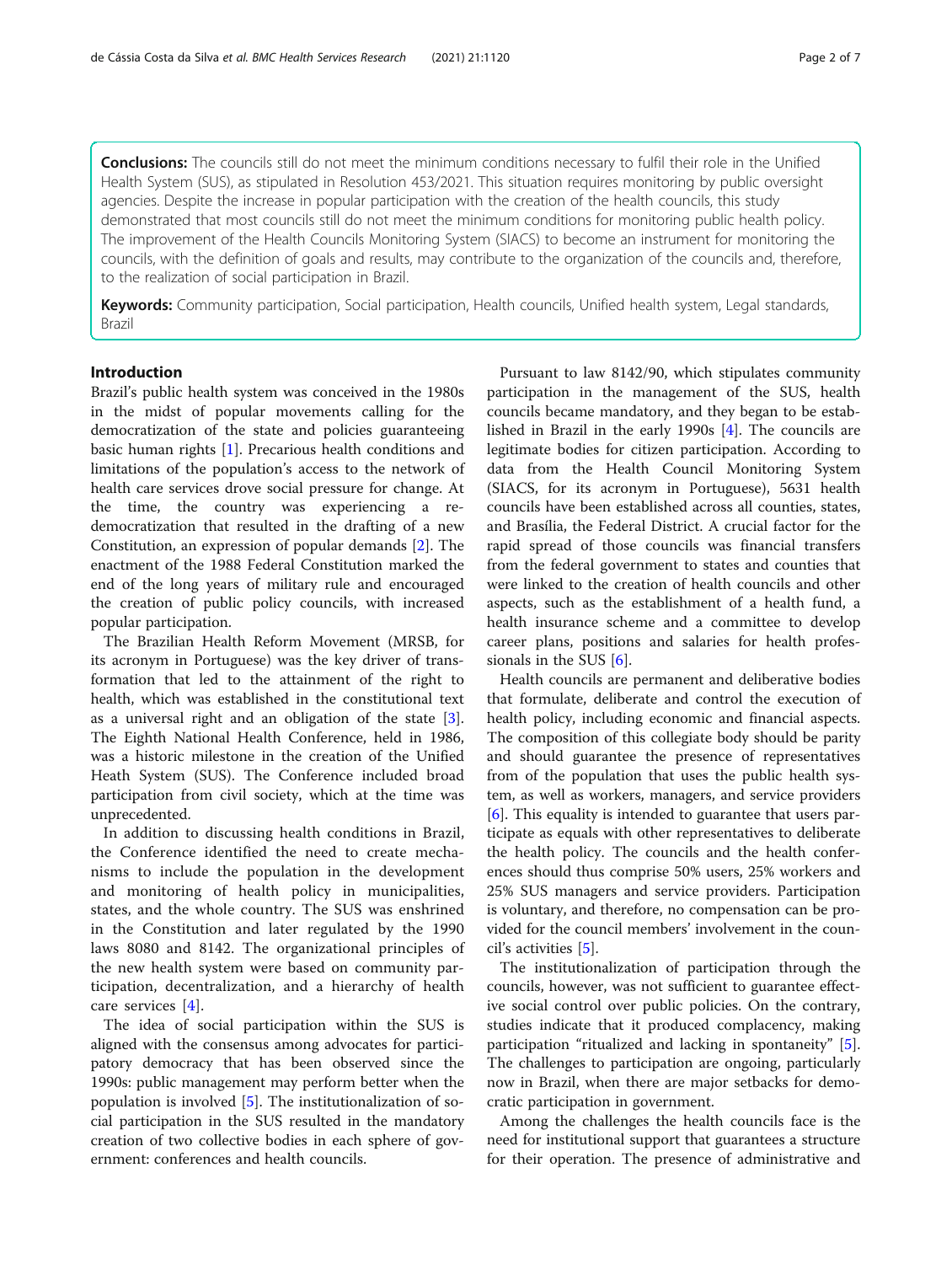financial support demonstrates that councils have the resources needed to carry out their duties properly. Yet, if those conditions are not present, health councils may represent a quantitative gain (because they are present in all counties, states and the Federal District) but will not meet the requisite qualifications for deliberating and monitoring relevant health policies [[7\]](#page-6-0).

Regarding the infrastructure necessary for health councils, the final report of the 10th National Health Conference, held in 1996, highlighted criteria that include budget allocations for the council, a permanent physical space, and technical support for carrying out activities. It also emphasized the need to provide educational activities on an ongoing basis [\[8](#page-6-0)].

The National Health Council showed concern regarding the structure and operation of the councils when it approved Resolution 453/2012. Although some analyses have pointed out weaknesses and gaps in that resolution, it considered broad debates and demands from health councils to improve the social control process in the SUS [[9\]](#page-6-0).

Resolution 453/2012 is thus the most recent infraconstitutional instrument that mandates the restructuring of county, state and Federal District health councils in Brazil. Some of the most prominent aspects of the establishment and operation of the councils are that they should be established by law and have complete administrative autonomy. They should also have their own budget allocation, financial autonomy, and an executive secretariat with the necessary infrastructure and technical support [[10](#page-6-0)].

This study recognizes that the establishment of spaces for public participation in the management of the public health system, as in the case of the health councils, is an achievement of social movements in Brazil. Nonetheless, despite the existence of those spaces, the population's direct participation in the development of public health policies is still relatively limited [\[11](#page-6-0)]. Despite the institutionalization of social participation in the SUS, many councils still do not have adequate conditions and infrastructure to operate properly. Hence, studies that show the health councils' compliance with the legal regulations that govern their establishment, restructuring and operation, which are necessary conditions for the qualified performance of health council members, are important. Previous studies indicated that a lack of support and infrastructure prevents councils from carrying out their duties [[11](#page-6-0), [12\]](#page-6-0). This study thus sought to reveal aspects related to the establishment, restructuring and operation of the councils, as proposed in Resolution 453/2012, with the understanding that a minimum structure is necessary for participation and social control to be fully achieved in the SUS.

Considering that the councils need a physical and administrative structure to operate properly, lest they become spaces for legitimizing the powers that be, this study aimed to evaluate the health councils' compliance with the directives for their establishment, restructuring and operation based on Resolution 453/2012 of the National Health Council.

#### **Methods**

This is an exploratory, descriptive, comparative study of data reported to the SIACS. The population comprised all health councils in Brazil. The study used a secondary data source collected from May to August 2017 from the website [http://conselho.saude.gov.br/web\\_siacs/](http://conselho.saude.gov.br/web_siacs/index.html) [index.html](http://conselho.saude.gov.br/web_siacs/index.html), which hosts the SIACS. The SIACS is a public online database of the National Health Council. The system contains data related to the establishment, organization, structure, and operation of health councils, among other information. For a health council to meet the eligibility criterion, it had to be included in the SIACS during the data collection period. Health councils that were not registered in the SIACS were excluded from the study.

Based on the recommendations of the National Health Council's Resolution 453/2012 and the information available in the SIACS, qualitative variables were selected to identify the characteristics of the councils' establishment (legal instruments for establishment), the strategies adopted for restructuring (budget allocation, existence of an executive secretariat, the presence of a dedicated office) and their operating characteristics (frequency of regular meetings, existence of a board of directors, reports of elections for the board of directors).

The data were recorded for each unit individually and organized in a Microsoft Office Excel spreadsheet. Data were analyzed by geographic region, and descriptive statistics and exploratory analysis were used to determine the relative frequency of the variables.

Resolution 453/2012 was adopted as a reference for the data analysis, making it possible to reveal the number of councils that were and were not compliant with the requirements for their establishment, restructuring and operation.

This study is part of the research project "Analysis of the Current Situation of Health Councils in Brazil," which was approved by the Research Ethics Committee in resolution 1,424,026.

#### Results

The study sample comprised 4742 (84.2%) health councils out of the 5631 that exist in Brazil. The study analyzed three groups of characteristics related to the constitution, strategies adopted for restructuring and the functioning of the councils.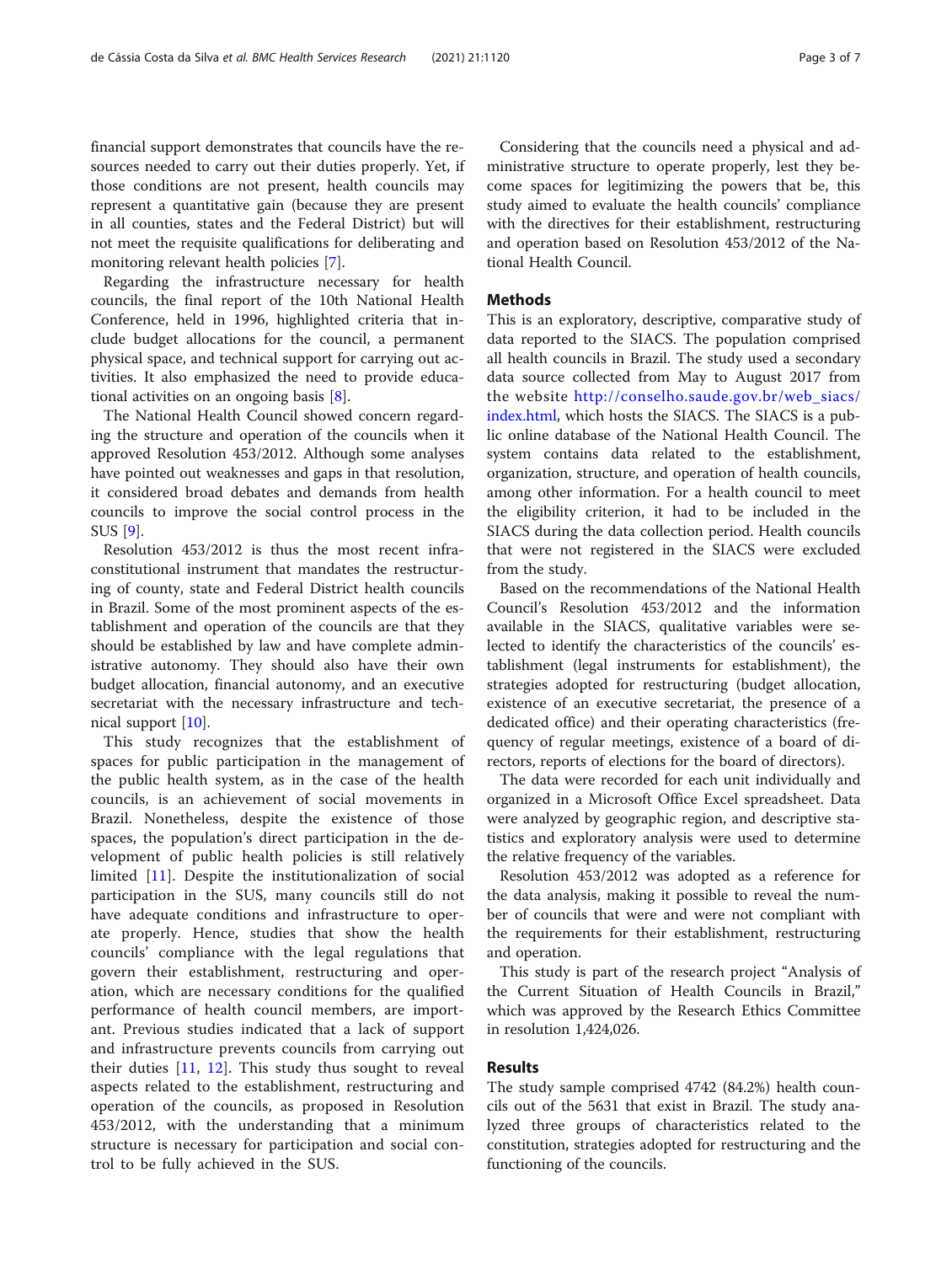In the first group that deals with the constitution of the councils, analysis revealed that 4543 (95.8%) councils were established by law and are thus compliant with Resolution 453/2012. The 199 (4.2%) councils that are not compliant with the Resolution were created by decrees or ordinances. Among the 4543 councils established by law, the compliance percentage is above 90% (Table 1) in all regions. Acre, in the West Amazon Region, is the only state in the country where all 23 councils were created by law. In contrast, the Federal District, in the Midwest Region, does not have any councils established by law. Of the five existing councils in the Federal District, two were established by decrees and three by ordinances.

Regarding to the second group of characteristics that are related to the restructuring of the councils, checked that only 1674 (36.5%) of the health councils had a budget allocation; 2913 (63.5%) did not. The region with the highest percentage of councils with a budget allocation was the North region: 190 (54.1%). In the other regions of Brazil, the percentage is below 42%, and the lowest percentages are in the South (337; 30.1%) and Southeast (374; 31.7%) Regions. 2337 (49.3%) councils have an executive secretariat to advise and support the work of health council members. The number of noncompliant councils was 2405 (50.7%). The North and Northeast regions were noteworthy for having, respectively, more than 64 and 51% of councils without an executive secretariat. In the other regions, the percentage of councils without an executive secretariat ranged between 43 and 50%. Only 1382 (30.1%) councils had their own office spaces. The other 3205 (69.9%) did not have an office. Across all Brazilian regions, the percentage of councils that did not have an is high, ranging between 63 and 79%. Regarding restructuring, there was no information about budget allocation and dedicated headquarters for 155 (3.3%) councils (Table [2](#page-4-0)).

| Region        | Compliant<br>(law) |      | Not compliant<br>(decree/ordinance) | <b>Total</b><br>by |        |  |
|---------------|--------------------|------|-------------------------------------|--------------------|--------|--|
|               | N                  | $\%$ | N                                   | $\frac{0}{0}$      | region |  |
| Midwest       | 382                | 94.5 | 22                                  | 5.5                | 404    |  |
| North         | 344                | 95.0 | 18                                  | 5.0                | 362    |  |
| Northeast     | 1542               | 96.3 | 59                                  | 3.7                | 1601   |  |
| South         | 1106               | 95.7 | 49                                  | 4.3                | 1155   |  |
| Southeast     | 1169               | 95.8 | 51                                  | 4.2                | 1220   |  |
| Overall Total | 4543               | 95.8 | 199                                 | 4.2                | 4742   |  |

Source: SIACS

## As for the third group of characteristics that evaluated the functioning aspects of the councils, different

frequencies were identified for holding ordinary meetings The majority, 4146 (87.4%) across all Brazilian regions, were compliant with Resolution 453/2012 and held regular meetings monthly. The other 596 (12.6%) were not compliant and met at the following frequencies: weekly 12 (0.2%), biweekly 52 (1.1%), bimonthly 259 (5.6%), quarterly 108 (2.3%), triannually 22 (0.5%), biannually 3 (0.7%), annually 2 (0.1%) and other 20 (0.4%) (Fig. [1](#page-4-0)). The councils located in Alagoas, in the Northeast Region, and Amapá, Rondônia and Roraima, in the North Region, were particularly noteworthy, as they were 100% compliant with Resolution 453/2012 with regard to holding regular monthly meetings.

The existence of a board of directors was identified in 2444 (52.8%) councils. Those without a board of directors corresponded to 2188 (47.2%). The North region had the highest percentage of councils with a board of directors (73.2%). In the other regions, the percentage of councils that were compliant with Resolution 453/2012 ranged between 47 and 57%. Regarding the variable "holds elections for the board of directors," 2326 (50.2%) of the councils were compliant with Resolution 453/ 2012, while 118 (49.8%) were not (Table [3\)](#page-5-0). Among the 4742 councils in the sample, 118 (2.5%) had no information regarding the frequency of meetings, and 110 (2.3%) had no information regarding the existence of a board of directors and whether elections were held for the board of directors.

The results obtained in this study demonstrate that the effort undertaken by the National Health Council, with the publication of Resolution 453/2012, to guide health councils towards improving their activities did not achieved complete success, especially in aspects related to restructuring. The findings indicate that the edition of the standard, by itself, was not sufficient to fulfill the objectives of consolidating, strengthening, expanding and accelerating the SUS Social Control process, as there was no evidence of homogeneity in the application of Resolution 453/2012 by the health councils. However, this analysis must take into account the limitations of the study, such as the existence of health councils without registration in the SIACS, during the collection period, and the conceptual mismatch with the terminology adopted by Resolution 453/2012, which can lead to different interpretations by health counselors. Furthermore, the use of secondary data is also considered a limiting factor, as it allows little control over the information obtained.

#### **Discussion**

By applying the guiding principles of Resolution 453/ 2012, we discovered that councils were working towards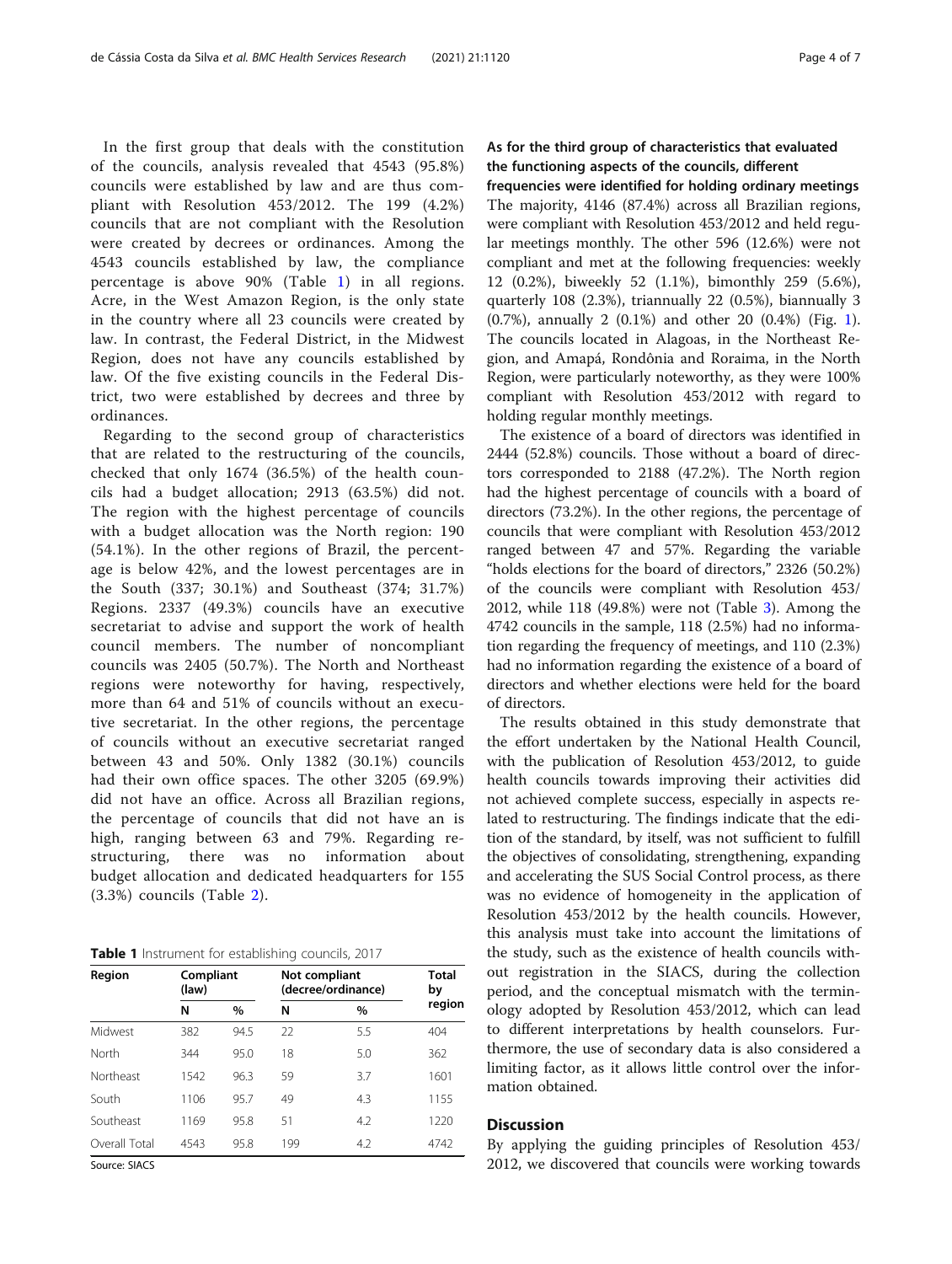| Region    | <b>Budget allocation</b> |      |      |      | <b>Executive secretariat</b> |      |      |      | <b>Dedicated headquarters</b> |      |      |      |
|-----------|--------------------------|------|------|------|------------------------------|------|------|------|-------------------------------|------|------|------|
|           | Yes                      |      | No   |      | Yes                          |      | No   |      | Yes                           |      | No   |      |
|           | N                        | %    | N    | %    | N                            | $\%$ | N    | $\%$ | N                             | %    | N    | $\%$ |
| Midwest   | 138                      | 35.2 | 254  | 64.8 | 197                          | 50.2 | 207  | 49.7 | 144                           | 36.7 | 248  | 63.3 |
| North     | 190                      | 54.1 | 161  | 45.8 | 125                          | 35.6 | 237  | 64.4 | 129                           | 36.7 | 222  | 63.2 |
| Northeast | 635                      | 41.1 | 910  | 58.9 | 754                          | 48.8 | 847  | 51.2 | 590                           | 38.2 | 955  | 61.8 |
| South     | 337                      | 30.1 | 783  | 69.9 | 636                          | 56.9 | 519  | 43.2 | 227                           | 20.3 | 893  | 79.7 |
| Southeast | 374                      | 31.7 | 805  | 68.3 | 625                          | 53.0 | 595  | 47.0 | 292                           | 24.8 | 887  | 75.2 |
| Total     | 1674                     | 36.5 | 2913 | 63.5 | 2337                         | 49.3 | 2405 | 50.7 | 1382                          | 30.1 | 3205 | 69.9 |

<span id="page-4-0"></span>Table 2 Relative distribution of budget allocation, executive secretariat and dedicated headquarters in the health councils, 2017

Source: SIACS

fulfilling their institutional role in the formulation and oversight of public health policies. Nonetheless, this study shows that health councils across all regions of Brazil were not in compliance with the directives of Resolution 453/2012 regarding their establishment, restructuring and operation.

In countries with a democratic tradition, such as Brazil, laws are created by the National Congress (Senate and House) at the federal level, by State Houses in the states and by City Councils or County Board of Supervisors in Cities and Counties. The establishment of councils created by law is particularly important when considering the principle of legality, according to which no one is obliged to do or refrain from doing anything except pursuant to the law [\[13](#page-6-0)]. From this perspective, the operation and establishment of the councils is more strongly guaranteed when councils follow the law.

However, councils established by legal instruments that have a lower impact in the legal hierarchy are more limited in their deliberative character, particularly in situations that are unfavourable to social participation. Decrees, for example, are administrative acts that fall within the exclusive jurisdiction of the heads of the executive branch. Both ordinances and decrees are infralegal statutes that have less power than laws [[14\]](#page-6-0). Thus,

there are a number of different infra-legal regulatory instruments which pose no obstacle to the establishment of councils by a decree or ordinance, according to the provision in Law 8142/90. Resolution 453/2012, however, recognizes only the law as an instrument for establishing councils. This decision conveys the National Health Council concern regarding the sustainability of the councils and the strengthening of participatory democracy within the SUS. It demonstrates the recognition that approval by different legal statutes confers greater or lesser fragility to participatory bodies in the SUS. Recent experiences in Brazil illustrate that spaces for the participation of civil society that are not created by law are more fragile. Presidential Decree 9759, of June 28, 2019, eliminated collegiate bodies in the federal public administration— which were not established by law without any discussion with civil society. The National Health Council was not affected only because it was created by Law 378 of January 13, 1937.

SUS managers in each government body must provide a budget allocation, an executive secretariat, and offices for the operation of the councils. Those resources promote administrative autonomy for monitoring and supervising health policies. Resolution 453/2012, by approving directives for restructuring the councils,

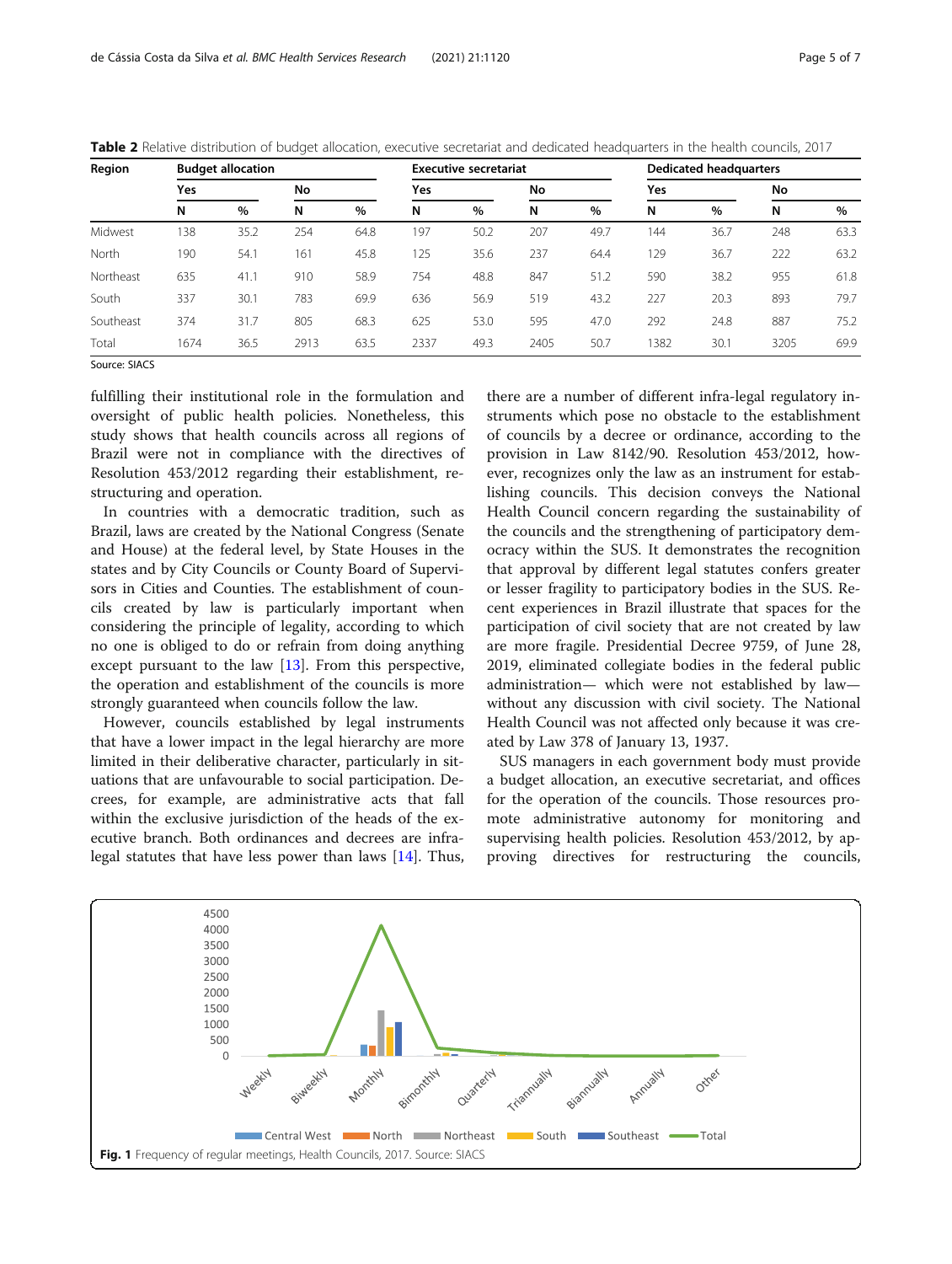| Region    | <b>Board of directors</b> |      |      |      | Elections for the board of directors |      |                |      |  |
|-----------|---------------------------|------|------|------|--------------------------------------|------|----------------|------|--|
|           | Yes                       |      |      | No   |                                      |      | No             |      |  |
|           | N                         | $\%$ | N    | $\%$ | N                                    | $\%$ | N              | $\%$ |  |
| Midwest   | 208                       | 52.3 | 190  | 47.7 | 199                                  | 50.0 | 9              | 50.0 |  |
| North     | 257                       | 73.2 | 94   | 26.8 | 250                                  | 71.2 |                | 28.8 |  |
| Northeast | 711                       | 46.6 | 848  | 53.4 | 678                                  | 43.5 | 34             | 56.5 |  |
| South     | 649                       | 57.1 | 487  | 42.9 | 621                                  | 54.7 | $\mathfrak{D}$ | 45.3 |  |
| Southeast | 619                       | 52.1 | 569  | 47.9 | 578                                  | 48.6 | 40             | 51.4 |  |
| Total     | 2444                      | 52.8 | 2188 | 47.2 | 2326                                 | 50.2 | 118            | 49.8 |  |

<span id="page-5-0"></span>Table 3 Relative distribution of board of directors and elections for board of directors in the health councils, 2017

Source: SIACS

recognizes the need for compliance. Particularly regarding budget allocation, our findings indicate a serious situation in most of the health councils. When health councils do not have financial autonomy for carrying out their activities, they remain subordinate to health departments. In such cases, the supervisory role of the councils is compromised due to the dependence between supervisory bodies (health councils) and those responsible for executing health policy (health departments).

The low percentage of councils that had an executive secretariat and their own offices is also concerning. Our results show administrative dependence of the councils on the executive branch for carrying out their duties, which compromises effective social control over health policies. This limitation must be overcome or the councils will not be able to achieve the "[...] democratic ideal of expanding the public sphere, enabled by participation" [[15\]](#page-6-0). Nonetheless, the existence of an executive secretariat has improved over the years compared to findings of a previous study [\[16](#page-6-0)]. There is evidence of a slow participatory process, which suggests both a lack of knowledge by the councils about the directives proposed in Resolution 453/2012 and a low level of investment by SUS managers in strengthening participatory bodies.

The analysis of data regarding the restructuring of the councils indicates that there were not sufficient structural conditions to support decision-making and the monitoring of health activities and services. The lack of budget allocation, an executive secretariat and dedicated headquarters are constraints that limit health council members' performance in monitoring and controlling health policies. This situation demands intervention and ongoing monitoring by public control agencies to strengthen social participation in the SUS. A study published in 2014 also indicated that a lack of basic resources and equipment compromises effective social control in the SUS [\[15\]](#page-6-0).

Regular council meetings should take place at least once a month and, in exceptional circumstances, whenever necessary [[10\]](#page-6-0). Regular meetings and an administrative structure are considered evidence of active engagement by health councils, guaranteeing the continuity of debates related to the development of the health policies [\[17\]](#page-6-0). The large number of councils that held monthly regular meetings suggests diligent monitoring, with the potential to influence decision-making in states, counties and municipalities, and the Federal District. In that regard, the observed situation is similar to previous findings, demonstrating that regular meeting frequency is the National Health Council recommendation with which the councils were most compliant  $[16]$  $[16]$ . However, it is also important to consider the subjects that are addressed in those meetings, which was not the object of this study.

The operating dynamic of the councils also requires a board of directors with equal representation to guarantee a balance of power in the performance of activities. Similarly, the holding of elections for the board of directors reinforces the democratic principles that govern participatory bodies in the Brazilian health system. Our study also revealed that some councils were not coordinated by a board of directors. It is necessary to democratize the internal processes of the councils to guarantee equality in decision-making and expand the dialogue and representativeness of the segments that comprise them.

The sample in our study was representative, and the data were collected from a national database that is publicly accessible. However, one limitation of the study is that although the SIACS has been available since 2012, during the collection period there were health councils for which no information existed available in the system. The use of secondary data is also a limitation as it does not allow for control over the data. Although the SIACS and Resolution 453/2012 were implemented in the same year, there is no consistency in the terminology used, which can lead to different interpretations by the councils when they submit information requested by the SIACS.

### Conclusions

In publishing Resolution 453/2012, the National Health Council reaffirmed that the effectiveness of social control